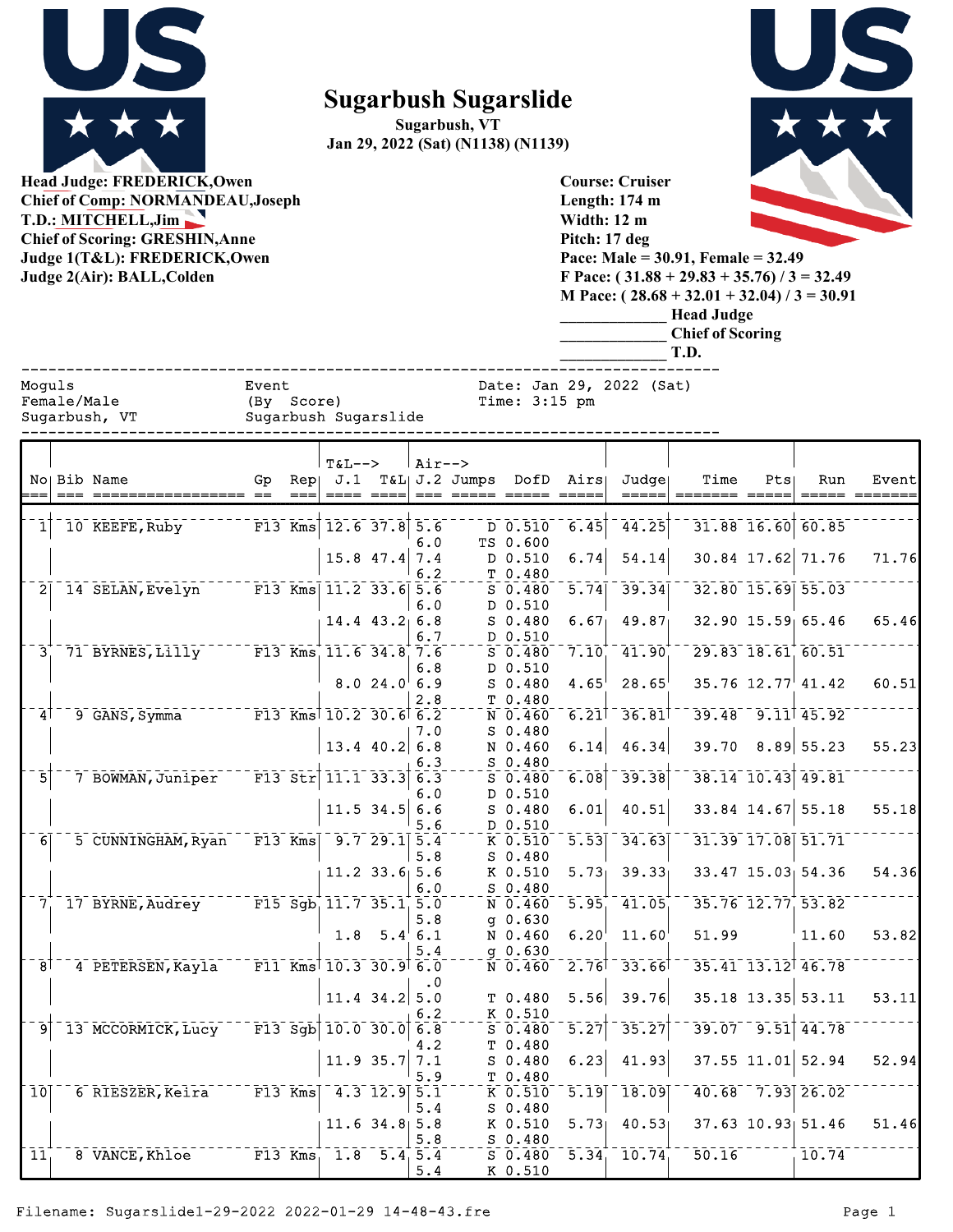Female/Male (By Score) Time: 3:15 pm Sugarbush, VT Sugarbush Sugarslide

Moguls Event Event Date: Jan 29, 2022 (Sat)<br>Female/Male (By Score) Time: 3:15 pm

|                            |                                                      |                                               |      | $T&L-->$                                        |                   | $Air--$    |                         |                             |                   |                                 |                         |                   |                         |                                                                           |
|----------------------------|------------------------------------------------------|-----------------------------------------------|------|-------------------------------------------------|-------------------|------------|-------------------------|-----------------------------|-------------------|---------------------------------|-------------------------|-------------------|-------------------------|---------------------------------------------------------------------------|
|                            | No Bib Name                                          | Gp                                            | Repl | J.1                                             |                   |            | T&L J.2 Jumps DofD Airs |                             |                   | Judgel                          | Time                    | Pts               | Run                     | Event                                                                     |
|                            |                                                      |                                               | $==$ | $== == =$                                       | $11.0$ 33.0 5.5   |            | ====  === ===== =====   | $K$ 0.510                   | 5.58              | =====<br>38.58                  | 40.74                   |                   | $7.87$   46.45          | $\qquad \qquad \equiv \equiv \equiv \equiv \equiv \equiv \equiv$<br>46.45 |
|                            |                                                      |                                               |      |                                                 |                   | 5.8        |                         | $S$ 0.480                   |                   |                                 |                         |                   |                         |                                                                           |
| $\overline{1}\overline{2}$ | 3 JORDAN, Sophie                                     | $\overline{F11}$ Kms $\overline{\overline{}}$ |      | 8.826.4                                         |                   | $\cdot$ 5  |                         | $S$ 0.480                   | 2.89              | 29.29                           |                         | 36.83 11.72 41.01 |                         |                                                                           |
|                            |                                                      |                                               |      |                                                 |                   | 5.2        |                         | D 0.510                     |                   |                                 |                         |                   |                         |                                                                           |
|                            |                                                      |                                               |      |                                                 | $7.8$ 23.4 5.7    |            |                         | $S$ 0.480                   | 6.04              | 29.44                           |                         |                   | 35.51 13.02 42.46       | 42.46                                                                     |
|                            |                                                      |                                               |      |                                                 |                   | 6.5        |                         | D 0.510                     |                   |                                 |                         |                   |                         |                                                                           |
| 13                         | 16 SEWARDS, Reagan F15 Sgb 11.0 33.0 4.5             |                                               |      |                                                 |                   |            |                         | $N$ 0.460                   | 4.08              | 37.08                           |                         |                   | 43.70 4.95 42.03        |                                                                           |
|                            |                                                      |                                               |      |                                                 |                   | 4.2        |                         | T 0.480                     |                   |                                 |                         |                   |                         |                                                                           |
|                            |                                                      |                                               |      |                                                 | $9.2$ 27.6 6.0    |            |                         | N 0.460                     | 5.06              | 32.66                           |                         |                   | 41.12 7.50 40.16        | 42.03                                                                     |
|                            |                                                      |                                               |      |                                                 |                   | 4.8        |                         | T 0.480                     | $3.22^{+}$        |                                 |                         |                   | 3.52                    |                                                                           |
| 14 <sup>1</sup>            | 12 PIERCE, Jessica F13 Kms 0.1 0.3 7.0               |                                               |      |                                                 |                   |            |                         | $N$ 0.460                   |                   |                                 | $-3.52, 1.08.95$        |                   |                         |                                                                           |
|                            |                                                      |                                               |      |                                                 | $6.6$ 19.8 6.6    | $\cdot$ 0  |                         | $S$ 0.480                   | 6.47              | 26.27                           |                         |                   | $33.36$ $15.14$ $41.41$ | 41.41                                                                     |
|                            |                                                      |                                               |      |                                                 |                   | 6.5        |                         | D 0.510                     |                   |                                 |                         |                   |                         |                                                                           |
| $\overline{15}$            | 2 VANCE, Molly F09 Kms                               |                                               |      | $8.2$ 24.6 5.3                                  |                   |            |                         | $K$ 0.510                   |                   | $4.58$ <sup>1</sup> 29.18       |                         |                   | $39.51 - 9.08$ 38.26    |                                                                           |
|                            |                                                      |                                               |      |                                                 |                   | 4.1        |                         | N 0.460                     |                   |                                 |                         |                   |                         |                                                                           |
|                            |                                                      |                                               |      |                                                 | 8.024.05.4        |            |                         | K 0.510                     | 5.32              | 29.32                           |                         |                   | 38.09 10.48 39.80       | 39.80                                                                     |
|                            |                                                      |                                               |      |                                                 |                   | 5.6        |                         | N 0.460                     |                   |                                 |                         |                   |                         |                                                                           |
| $\overline{1}$ 6           | 1 CUNNINGHAM, Charlo F09 Kms                         |                                               |      | $-5.9$ 17.7 3.8                                 |                   |            |                         | N 0.460                     | 1.74              | 19.44                           |                         |                   | 33.75 14.75 34.19       |                                                                           |
|                            |                                                      |                                               |      |                                                 |                   | $\cdot$ 0  |                         |                             |                   |                                 |                         |                   |                         |                                                                           |
|                            |                                                      |                                               |      |                                                 | 4.4 $13.2$ 6.5    | 5.4        |                         | N 0.460                     | 5.58              | 18.78                           |                         |                   | 36.96 11.59 30.37       | 34.19                                                                     |
| 17                         | 15 ENGLERT, Brooke F15 Kms                           |                                               |      | dns dns                                         |                   |            |                         | $S = 0.480$                 | dns               | dns                             |                         |                   | dns                     |                                                                           |
|                            |                                                      |                                               |      |                                                 |                   |            |                         |                             |                   |                                 |                         |                   |                         |                                                                           |
|                            |                                                      |                                               |      | dns                                             | dns               |            |                         |                             | $dns_1$           | dns                             |                         |                   | dns                     | $\frac{d}{ds}$                                                            |
|                            |                                                      |                                               |      |                                                 |                   |            |                         |                             |                   |                                 |                         |                   |                         |                                                                           |
|                            |                                                      |                                               |      |                                                 |                   |            |                         |                             |                   |                                 |                         |                   |                         |                                                                           |
| 1 <sup>1</sup>             | 76 COLETTA, Robert                                   |                                               |      | M13 Kms 16.4 49.2 6.8                           |                   |            |                         |                             |                   | $T$ 0.380 6.08 55.28            |                         |                   | 28.68 18.30 73.58       |                                                                           |
|                            |                                                      |                                               |      |                                                 |                   | 7.0        |                         | TS 0.500                    |                   |                                 |                         |                   |                         |                                                                           |
|                            |                                                      |                                               |      |                                                 | $13.4$ 40.2       | 7.1        |                         | T <sub>0.380</sub>          | 6.44              | 46.64                           |                         |                   | 28.59 18.40 65.04       | 73.58                                                                     |
| $\overline{2}$             | 31 WATTS, Alex M13 Nys 15.5 46.5 6.6                 |                                               |      |                                                 |                   | 7.5        |                         | TS 0.500<br>3 0.650         | 7.44              | $\overline{53.94}$              |                         |                   | 32.01 14.86 68.80       |                                                                           |
|                            |                                                      |                                               |      |                                                 |                   | 6.3        |                         | TS 0.500                    |                   |                                 |                         |                   |                         |                                                                           |
|                            |                                                      |                                               |      |                                                 | $15.0$ $45.0$ 6.5 |            |                         | 30.650                      | 8.77 <sub>1</sub> | $53.77_1$                       |                         |                   | 32.01 14.86 68.63       | 68.80                                                                     |
|                            |                                                      |                                               |      |                                                 |                   | 6.7        |                         | 3p 0.680                    |                   |                                 |                         |                   |                         |                                                                           |
| $3^{\circ}$                | 30 VELENCHIK, Ryan M13 Kms 16.0 48.0 6.5             |                                               |      |                                                 |                   |            |                         | S 0.380                     | $\overline{5.47}$ | 53.47                           |                         |                   | 32.04 14.83 68.30       |                                                                           |
|                            |                                                      |                                               |      |                                                 |                   | 6.0        |                         | TS 0.500                    |                   |                                 |                         |                   |                         |                                                                           |
|                            |                                                      |                                               |      | $15.8$ 47.4 6.7                                 |                   |            |                         | S 0.380                     | 5.59              | 52.99                           |                         |                   | $31.54$ $15.34$ 68.33   | 68.33                                                                     |
|                            |                                                      |                                               |      |                                                 |                   | 6.1        |                         | TS 0.500                    |                   |                                 |                         |                   |                         |                                                                           |
|                            | $4^{\dagger}$ 34 SALZ, Viggo $M13$ Kms 15.7 47.1 6.6 |                                               |      |                                                 |                   |            |                         | $S$ 0.380                   |                   | $5.16$ <sup>-</sup> $52.26$     |                         |                   | 31.57 15.31 67.57       |                                                                           |
|                            |                                                      |                                               |      |                                                 | $15.0$ 45.0 6.5   | 7.0        |                         | T 0.380                     |                   | $S$ 0.380 5.05 50.05            |                         |                   | $32.38$ 14.47 64.52     | 67.57                                                                     |
|                            |                                                      |                                               |      |                                                 |                   | 6.8        |                         | T 0.380                     |                   |                                 |                         |                   |                         |                                                                           |
| 51                         | 36 LAVERY, Rohan                                     |                                               |      | $\text{M15}$ Kms 14.6 43.8                      |                   | 6.2        |                         | $T$ 0.380                   | $\overline{5.55}$ | 49.35                           |                         |                   | $34.60$ $12.17$ $61.52$ |                                                                           |
|                            |                                                      |                                               |      |                                                 |                   | 6.4        |                         | TS 0.500                    |                   |                                 |                         |                   |                         |                                                                           |
|                            |                                                      |                                               |      |                                                 | $12.8$ 38.4 6.5   |            |                         | T 0.380                     | 5.67              | 44.07                           |                         |                   | 34.79 11.98 56.05       | 61.52                                                                     |
|                            |                                                      |                                               |      |                                                 |                   | 6.4        |                         | $TS_0.500$                  |                   |                                 |                         |                   |                         |                                                                           |
|                            | 6 22 PERILLO, Joseph                                 | M11 Sgb  12.4 37.2                            |      |                                                 |                   | 7.1        |                         | 3 0.650                     | 8.06              | $-45.26$                        |                         |                   | 31.26 15.63 60.89       |                                                                           |
|                            |                                                      |                                               |      |                                                 |                   | 6.9        |                         | TS 0.500                    | $6.32_1$          |                                 |                         |                   |                         | 60.89                                                                     |
|                            |                                                      |                                               |      |                                                 | $6.4$ 19.2 4.8    | 6.4        |                         | 3 0.650<br>TS 0.500         |                   | 25.52                           |                         |                   | $32.72$ $14.12$ 39.64   |                                                                           |
| 71                         | 27 GALLAZZINI, Leo                                   |                                               |      | M13 Kms 13.4 40.2 4.1                           |                   |            |                         | T0.380                      | $3.92+$           | $-44.12$ <sup>+</sup>           |                         |                   | 31.79 15.08 59.20       |                                                                           |
|                            |                                                      |                                               |      |                                                 |                   | 6.6        |                         | N 0.360                     |                   |                                 |                         |                   |                         |                                                                           |
|                            |                                                      |                                               |      |                                                 | $12.4$ 37.2 6.8   |            |                         | TS 0.500                    | 6.27              | 43.47                           |                         |                   | $32.30$ $14.56$ 58.03   | 59.20                                                                     |
|                            |                                                      |                                               |      |                                                 |                   | 7.0        |                         | D 0.410                     |                   |                                 |                         |                   |                         |                                                                           |
|                            | 8 23 PERILLO, Michael                                |                                               |      | $\overline{M11}$ Sgb $\overline{12.0}$ 36.0 6.5 |                   |            |                         | $q = 0.530$                 |                   | $5.72$ <sup>1</sup> $41.72$     |                         |                   | 30.66 16.25 57.97       |                                                                           |
|                            |                                                      |                                               |      |                                                 |                   | 6.0        |                         | T 0.380                     |                   |                                 |                         |                   |                         |                                                                           |
|                            |                                                      |                                               |      |                                                 | $10.6$ 31.8 6.0   |            |                         | g 0.530                     | 5.42              | 37.22                           |                         |                   | $31.61$ $15.27$ $52.49$ | 57.97                                                                     |
| 9                          | 93 BABIC, Wyatt                                      |                                               |      | M13 Mad 11.4 34.2                               |                   | 5.9<br>7.0 |                         | $T_{-}T_{-}0.380$<br>30.650 | 7.94              | $\overline{42.14}$              |                         |                   | 32.58 14.27 56.41       |                                                                           |
|                            |                                                      |                                               |      |                                                 |                   | 6.4        |                         | $g$ 0.530                   |                   |                                 |                         |                   |                         |                                                                           |
|                            |                                                      |                                               |      |                                                 | $12.2$ 36.6       | 5.4        |                         | 30.650                      | 7.32              | 43.92                           |                         |                   | $33.68$ 13.13 57.05     | 57.05                                                                     |
|                            |                                                      |                                               |      |                                                 |                   | 7.2        |                         | $g$ 0.530                   |                   |                                 |                         |                   |                         |                                                                           |
|                            | 10 37 BRADY, Henry                                   | $\sqrt{M15}$ Sgb $11.7$ 35.1 7.1              |      |                                                 |                   |            |                         |                             |                   | $\overline{3}$ 0.650 8.21 43.31 | $35.57$ $11.17$ $54.48$ |                   |                         |                                                                           |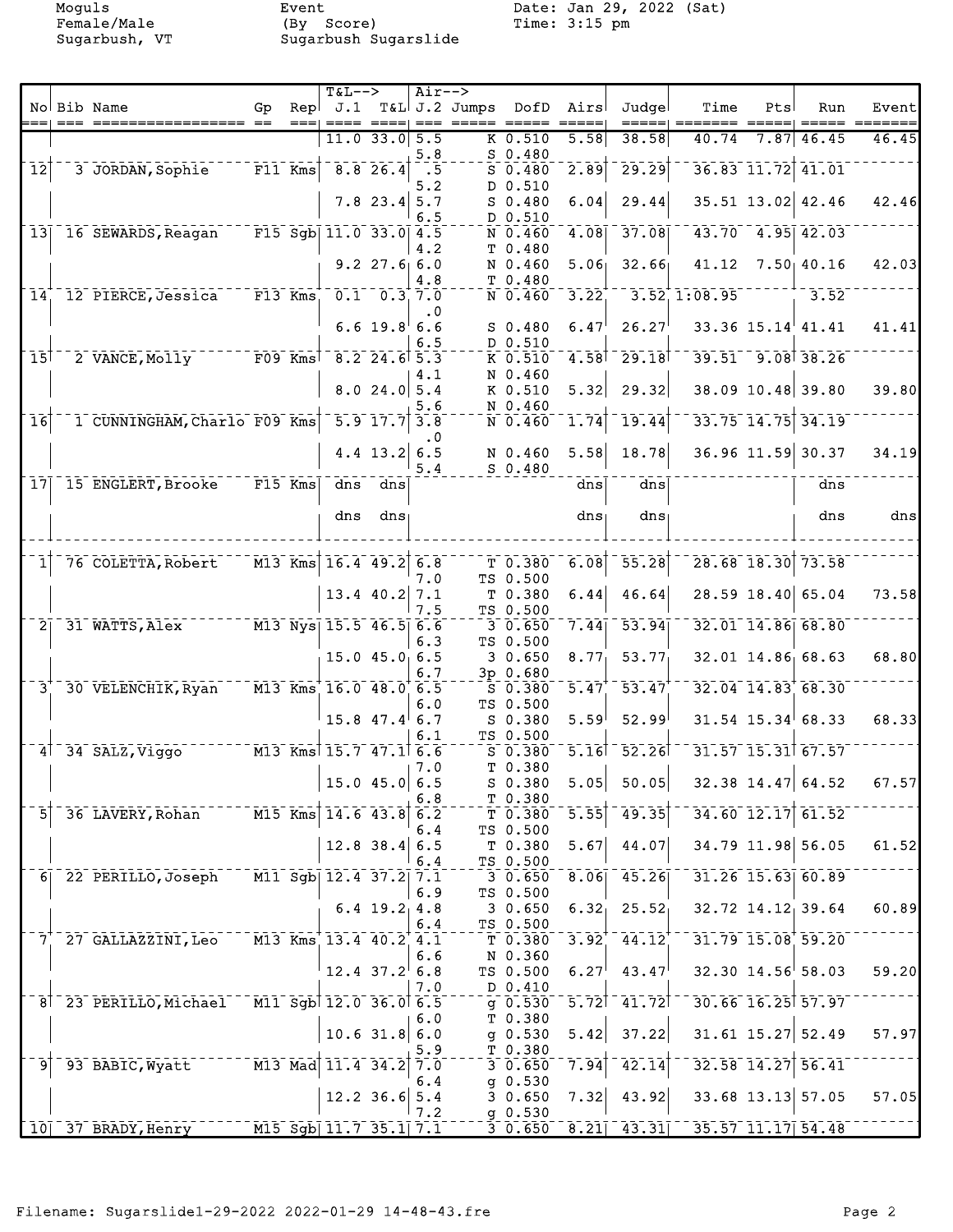Female/Male (By Score) Time: 3:15 pm Sugarbush, VT Sugarbush Sugarslide

Moguls Event Date: Jan 29, 2022 (Sat)<br>Female/Male (By Score) Time: 3:15 pm

|                              |                                                   |    |      | $T&L-->$                                         |                        | Air-->                      |                                                                                                                                                                                                                                                                                                                                                                                                                                                                                     |                                         |                                                                                                                                                                                                                                                                                                                                                                                                                                                                                 |                           |                                                               |                        |                         |       |
|------------------------------|---------------------------------------------------|----|------|--------------------------------------------------|------------------------|-----------------------------|-------------------------------------------------------------------------------------------------------------------------------------------------------------------------------------------------------------------------------------------------------------------------------------------------------------------------------------------------------------------------------------------------------------------------------------------------------------------------------------|-----------------------------------------|---------------------------------------------------------------------------------------------------------------------------------------------------------------------------------------------------------------------------------------------------------------------------------------------------------------------------------------------------------------------------------------------------------------------------------------------------------------------------------|---------------------------|---------------------------------------------------------------|------------------------|-------------------------|-------|
|                              | No Bib Name                                       | Gp | Repl |                                                  |                        |                             | $J.1$ T&L $J.2$ Jumps                                                                                                                                                                                                                                                                                                                                                                                                                                                               | DofD                                    | Airs                                                                                                                                                                                                                                                                                                                                                                                                                                                                            | Judgel                    | Time                                                          | Pts                    | Run                     | Event |
|                              |                                                   |    | $==$ |                                                  | $== == = == =$         |                             | $\begin{tabular}{lllllllllllll} \multicolumn{2}{l}{{\color{red}x}} & \multicolumn{2}{l}{\color{blue}x} & \multicolumn{2}{l}{\color{blue}x} & \multicolumn{2}{l}{\color{blue}x} & \multicolumn{2}{l}{\color{blue}x} & \multicolumn{2}{l}{\color{blue}x} & \multicolumn{2}{l}{\color{blue}x} & \multicolumn{2}{l}{\color{blue}x} & \multicolumn{2}{l}{\color{blue}x} & \multicolumn{2}{l}{\color{blue}x} & \multicolumn{2}{l}{\color{blue}x} & \multicolumn{2}{l}{\color{blue}x} & \$ |                                         | $\qquad \qquad \doteq \qquad \qquad \doteq \qquad \qquad \doteq \qquad \qquad \doteq \qquad \qquad \doteq \qquad \qquad \doteq \qquad \qquad \doteq \qquad \qquad \doteq \qquad \qquad \doteq \qquad \qquad \doteq \qquad \qquad \doteq \qquad \qquad \doteq \qquad \qquad \doteq \qquad \qquad \doteq \qquad \qquad \doteq \qquad \qquad \doteq \qquad \qquad \doteq \qquad \qquad \doteq \qquad \qquad \doteq \qquad \qquad \doteq \qquad \qquad \doteq \qquad \qquad \doteq$ | =====                     |                                                               |                        |                         |       |
|                              |                                                   |    |      |                                                  |                        | 6.8                         |                                                                                                                                                                                                                                                                                                                                                                                                                                                                                     | $q$ 0.530                               |                                                                                                                                                                                                                                                                                                                                                                                                                                                                                 |                           |                                                               |                        |                         |       |
|                              |                                                   |    |      |                                                  | $12.2$ 36.6 6.8        |                             |                                                                                                                                                                                                                                                                                                                                                                                                                                                                                     | 30.650                                  | 7.65                                                                                                                                                                                                                                                                                                                                                                                                                                                                            | 44.25                     |                                                               |                        | 34.11 12.68 56.93       | 56.93 |
|                              |                                                   |    |      |                                                  |                        | 6.1                         |                                                                                                                                                                                                                                                                                                                                                                                                                                                                                     | $g$ 0.530                               |                                                                                                                                                                                                                                                                                                                                                                                                                                                                                 |                           |                                                               |                        |                         |       |
| $11^{\circ}$                 | 32 HONOS, Luke                                    |    |      | $M3$ Sgb <sup>+</sup> 11.7 35.1 <sup>+</sup> 5.0 |                        |                             |                                                                                                                                                                                                                                                                                                                                                                                                                                                                                     | $g$ 0.530                               |                                                                                                                                                                                                                                                                                                                                                                                                                                                                                 | $2.65^{+ -} 37.75^{+}$    |                                                               |                        | $32.62$ $14.22$ $51.97$ |       |
|                              |                                                   |    |      |                                                  |                        | $\cdot$ 0                   |                                                                                                                                                                                                                                                                                                                                                                                                                                                                                     |                                         |                                                                                                                                                                                                                                                                                                                                                                                                                                                                                 |                           |                                                               |                        |                         |       |
|                              |                                                   |    |      | 11.9 35.7 5.6                                    |                        |                             |                                                                                                                                                                                                                                                                                                                                                                                                                                                                                     | T 0.380                                 | 5.14                                                                                                                                                                                                                                                                                                                                                                                                                                                                            | 40.84                     |                                                               |                        | $32.75$ 14.09 54.93     | 54.93 |
|                              |                                                   |    |      |                                                  |                        | 5.7                         |                                                                                                                                                                                                                                                                                                                                                                                                                                                                                     | $q$ 0.530                               |                                                                                                                                                                                                                                                                                                                                                                                                                                                                                 |                           |                                                               |                        |                         |       |
| 12                           | 35 CASEY, Callan M13 Sgb 11.8 35.4 5.1            |    |      |                                                  |                        |                             |                                                                                                                                                                                                                                                                                                                                                                                                                                                                                     | T 0.380                                 | 4.40                                                                                                                                                                                                                                                                                                                                                                                                                                                                            | $-39.80$                  |                                                               |                        | 34.77 12.00 51.80       |       |
|                              |                                                   |    |      |                                                  |                        | 6.5                         |                                                                                                                                                                                                                                                                                                                                                                                                                                                                                     | $S$ 0.380                               |                                                                                                                                                                                                                                                                                                                                                                                                                                                                                 |                           |                                                               |                        |                         |       |
|                              |                                                   |    |      |                                                  | 12.7 38.1   4.9        |                             |                                                                                                                                                                                                                                                                                                                                                                                                                                                                                     | T0.380                                  | 4.40                                                                                                                                                                                                                                                                                                                                                                                                                                                                            | 42.50                     |                                                               |                        | 35.96 10.77 53.27       | 53.27 |
|                              |                                                   |    |      |                                                  |                        | 6.2                         |                                                                                                                                                                                                                                                                                                                                                                                                                                                                                     | $X_0.410$                               |                                                                                                                                                                                                                                                                                                                                                                                                                                                                                 |                           |                                                               |                        |                         |       |
| $\overline{13}$              | 33 MONAHAN, Aiden                                 |    |      | $^{\circ}$ M13 Sgb  11.4 34.2                    |                        | 5.5                         |                                                                                                                                                                                                                                                                                                                                                                                                                                                                                     | N 0.360                                 | $\overline{4.22}$                                                                                                                                                                                                                                                                                                                                                                                                                                                               | 38.42                     |                                                               |                        | 32.30 14.56 52.98       |       |
|                              |                                                   |    |      |                                                  |                        | 5.9                         |                                                                                                                                                                                                                                                                                                                                                                                                                                                                                     | $S$ 0.380                               |                                                                                                                                                                                                                                                                                                                                                                                                                                                                                 |                           |                                                               |                        |                         |       |
|                              |                                                   |    |      |                                                  |                        |                             |                                                                                                                                                                                                                                                                                                                                                                                                                                                                                     | $S$ 0.380                               | 2.09                                                                                                                                                                                                                                                                                                                                                                                                                                                                            |                           | 2.39   1:10.64                                                |                        | 2.39                    | 52.98 |
|                              |                                                   |    |      |                                                  | $0.1 \quad 0.3 \, 5.5$ |                             |                                                                                                                                                                                                                                                                                                                                                                                                                                                                                     |                                         |                                                                                                                                                                                                                                                                                                                                                                                                                                                                                 |                           |                                                               |                        |                         |       |
|                              |                                                   |    |      |                                                  |                        | $\cdot$ 0                   |                                                                                                                                                                                                                                                                                                                                                                                                                                                                                     |                                         |                                                                                                                                                                                                                                                                                                                                                                                                                                                                                 |                           |                                                               |                        |                         |       |
| 14                           | 38 HAYES, Drew M15 Sgb 12.7 38.1 5.4              |    |      |                                                  |                        |                             |                                                                                                                                                                                                                                                                                                                                                                                                                                                                                     | $S$ 0.380                               | 3.95                                                                                                                                                                                                                                                                                                                                                                                                                                                                            | 42.05                     |                                                               |                        | $37.40 - 9.28$ 51.33    |       |
|                              |                                                   |    |      |                                                  |                        | 5.0                         |                                                                                                                                                                                                                                                                                                                                                                                                                                                                                     | T 0.380                                 |                                                                                                                                                                                                                                                                                                                                                                                                                                                                                 |                           |                                                               |                        |                         |       |
|                              |                                                   |    |      |                                                  | $11.9$ 35.7 5.3        |                             |                                                                                                                                                                                                                                                                                                                                                                                                                                                                                     | $S$ 0.380                               | 4.10 <sub>1</sub>                                                                                                                                                                                                                                                                                                                                                                                                                                                               | 39.80                     | 39.45                                                         |                        | 7.15, 46.95             | 51.33 |
|                              |                                                   |    |      |                                                  |                        | 5.5                         |                                                                                                                                                                                                                                                                                                                                                                                                                                                                                     | T 0.380                                 |                                                                                                                                                                                                                                                                                                                                                                                                                                                                                 |                           |                                                               |                        |                         |       |
| $\overline{15}^{\dagger}$    | 25 COVELL, Evan Covel M13 Kms 12.2 36.6 6.0       |    |      |                                                  |                        |                             |                                                                                                                                                                                                                                                                                                                                                                                                                                                                                     | $S$ 0.380                               | $4.37+$                                                                                                                                                                                                                                                                                                                                                                                                                                                                         | 40.97                     |                                                               |                        | 36.51 10.20 51.17       |       |
|                              |                                                   |    |      |                                                  |                        | 5.5                         |                                                                                                                                                                                                                                                                                                                                                                                                                                                                                     | T 0.380                                 |                                                                                                                                                                                                                                                                                                                                                                                                                                                                                 |                           |                                                               |                        |                         |       |
|                              |                                                   |    |      |                                                  | $12.1$ 36.3 6.2        |                             |                                                                                                                                                                                                                                                                                                                                                                                                                                                                                     | $S$ 0.380                               | 4.89                                                                                                                                                                                                                                                                                                                                                                                                                                                                            | 41.19                     |                                                               |                        | $37.88$ $8.78$ 49.97    | 51.17 |
|                              |                                                   |    |      |                                                  |                        | 6.7                         |                                                                                                                                                                                                                                                                                                                                                                                                                                                                                     | T 0.380                                 |                                                                                                                                                                                                                                                                                                                                                                                                                                                                                 |                           |                                                               |                        |                         |       |
|                              | 16 29 CZAPLA, Charles M13 Sqb 12.1 36.3 5.5       |    |      |                                                  |                        |                             |                                                                                                                                                                                                                                                                                                                                                                                                                                                                                     | $S$ 0.380                               | $\overline{5.45}$                                                                                                                                                                                                                                                                                                                                                                                                                                                               | $-41.75$                  |                                                               | $37.75 - 8.91$ 50.66   |                         |       |
|                              |                                                   |    |      |                                                  |                        | 6.0                         |                                                                                                                                                                                                                                                                                                                                                                                                                                                                                     | DD 0.560                                |                                                                                                                                                                                                                                                                                                                                                                                                                                                                                 |                           |                                                               |                        |                         |       |
|                              |                                                   |    |      |                                                  | $11.3$ 33.9 6.1        |                             |                                                                                                                                                                                                                                                                                                                                                                                                                                                                                     | T <sub>0.380</sub>                      | 4.77                                                                                                                                                                                                                                                                                                                                                                                                                                                                            | 38.67                     | 36.85                                                         |                        | $9.85$ 48.52            | 50.66 |
|                              |                                                   |    |      |                                                  |                        | 6.0                         |                                                                                                                                                                                                                                                                                                                                                                                                                                                                                     | D 0.410                                 |                                                                                                                                                                                                                                                                                                                                                                                                                                                                                 |                           |                                                               |                        |                         |       |
| $\overline{17}$              | 40 BUCHIKA, Skyler                                |    |      | $\overline{M15}$ Kms 10.0 30.0 6.7               |                        |                             |                                                                                                                                                                                                                                                                                                                                                                                                                                                                                     | $K$ 0.410                               | $\overline{5.40}$                                                                                                                                                                                                                                                                                                                                                                                                                                                               | 35.40                     |                                                               |                        | 33.21 13.61 49.01       |       |
|                              |                                                   |    |      |                                                  |                        | 7.0                         |                                                                                                                                                                                                                                                                                                                                                                                                                                                                                     | $S$ 0.380                               |                                                                                                                                                                                                                                                                                                                                                                                                                                                                                 |                           |                                                               |                        |                         |       |
|                              |                                                   |    |      |                                                  | $4.2$ 12.6 6.8         |                             |                                                                                                                                                                                                                                                                                                                                                                                                                                                                                     | K 0.410                                 | 5.28                                                                                                                                                                                                                                                                                                                                                                                                                                                                            | 17.88                     | 39.44                                                         |                        | $7.16$ 25.04            | 49.01 |
|                              |                                                   |    |      |                                                  |                        | 6.6                         |                                                                                                                                                                                                                                                                                                                                                                                                                                                                                     | $S$ 0.380                               |                                                                                                                                                                                                                                                                                                                                                                                                                                                                                 |                           |                                                               |                        |                         |       |
| $\overline{18}$              | 42 MONAHAN, Liam M15 Sgb 12.7 38.1 4.8            |    |      |                                                  |                        |                             |                                                                                                                                                                                                                                                                                                                                                                                                                                                                                     | $S$ 0.380                               | 4.11                                                                                                                                                                                                                                                                                                                                                                                                                                                                            | 42.21                     |                                                               | $40.40 - 6.17$ $48.38$ |                         |       |
|                              |                                                   |    |      |                                                  |                        | 5.6                         |                                                                                                                                                                                                                                                                                                                                                                                                                                                                                     | M 0.410                                 |                                                                                                                                                                                                                                                                                                                                                                                                                                                                                 |                           |                                                               |                        |                         |       |
|                              |                                                   |    |      |                                                  | $4.9$ 14.7 6.1         |                             |                                                                                                                                                                                                                                                                                                                                                                                                                                                                                     | $S$ 0.380                               | 4.85                                                                                                                                                                                                                                                                                                                                                                                                                                                                            |                           | $19.55$ , $1:04.36$                                           |                        | 19.55                   | 48.38 |
|                              |                                                   |    |      |                                                  |                        | 6.2                         |                                                                                                                                                                                                                                                                                                                                                                                                                                                                                     | M 0.410                                 |                                                                                                                                                                                                                                                                                                                                                                                                                                                                                 |                           |                                                               |                        |                         |       |
| $\overline{19}$              | 91 COUTURE, Luke                                  |    |      | $M15$ Sgb $12.1$ 36.3 2.9                        |                        |                             |                                                                                                                                                                                                                                                                                                                                                                                                                                                                                     | $3\ 0.650$                              | 4.58                                                                                                                                                                                                                                                                                                                                                                                                                                                                            | 40.88                     |                                                               |                        | $39.18 - 7.43 + 48.31$  |       |
|                              |                                                   |    |      |                                                  |                        |                             |                                                                                                                                                                                                                                                                                                                                                                                                                                                                                     |                                         |                                                                                                                                                                                                                                                                                                                                                                                                                                                                                 |                           |                                                               |                        |                         |       |
|                              |                                                   |    |      |                                                  |                        | 5.1                         |                                                                                                                                                                                                                                                                                                                                                                                                                                                                                     | $g$ 0.530                               |                                                                                                                                                                                                                                                                                                                                                                                                                                                                                 |                           |                                                               |                        |                         |       |
|                              |                                                   |    |      |                                                  | $5.9 \; 17.7$          | $\overline{\phantom{0}}$ .8 |                                                                                                                                                                                                                                                                                                                                                                                                                                                                                     | 30.650                                  | 3.48                                                                                                                                                                                                                                                                                                                                                                                                                                                                            | 21.18                     | 39.18                                                         |                        | $7.43 \, 28.61$         | 48.31 |
|                              |                                                   |    |      |                                                  |                        | 5.6                         |                                                                                                                                                                                                                                                                                                                                                                                                                                                                                     | $g$ 0.530                               |                                                                                                                                                                                                                                                                                                                                                                                                                                                                                 |                           |                                                               |                        |                         |       |
|                              | $M13$ Sqbt 11.1 33.3 5.9<br>20 28 HINES, Luke     |    |      |                                                  |                        |                             |                                                                                                                                                                                                                                                                                                                                                                                                                                                                                     | $3\overline{0.650}$                     |                                                                                                                                                                                                                                                                                                                                                                                                                                                                                 | $7.01$ <sup>-</sup> 40.31 |                                                               |                        | $41.34 - 5.20$ $45.51$  |       |
|                              |                                                   |    |      |                                                  |                        | 6.0                         |                                                                                                                                                                                                                                                                                                                                                                                                                                                                                     | $q$ 0.530                               |                                                                                                                                                                                                                                                                                                                                                                                                                                                                                 |                           |                                                               |                        |                         |       |
|                              |                                                   |    |      | $11.7$ 35.1 5.8                                  |                        |                             |                                                                                                                                                                                                                                                                                                                                                                                                                                                                                     | 30.650                                  |                                                                                                                                                                                                                                                                                                                                                                                                                                                                                 | $7.26$ 42.36              | 41.05                                                         |                        | 5.50   47.86            | 47.86 |
|                              |                                                   |    |      |                                                  |                        | 6.6                         |                                                                                                                                                                                                                                                                                                                                                                                                                                                                                     | $g$ 0.530                               |                                                                                                                                                                                                                                                                                                                                                                                                                                                                                 |                           |                                                               |                        |                         |       |
| $\overline{21}$              | 21 KEEFE, Brian M11 Kms                           |    |      |                                                  | $5.2$ 15.6             | 6.0                         |                                                                                                                                                                                                                                                                                                                                                                                                                                                                                     | TS 0.500                                | $\overline{5.62}$                                                                                                                                                                                                                                                                                                                                                                                                                                                               | $\overline{21.22}$        |                                                               |                        | $44.26 - 2.17$ 23.39    |       |
|                              |                                                   |    |      |                                                  |                        | 6.4                         |                                                                                                                                                                                                                                                                                                                                                                                                                                                                                     | D 0.410                                 |                                                                                                                                                                                                                                                                                                                                                                                                                                                                                 |                           |                                                               |                        |                         |       |
|                              |                                                   |    |      |                                                  | $9.8$ 29.4             | 6.0                         |                                                                                                                                                                                                                                                                                                                                                                                                                                                                                     | S 0.380                                 | 4.63                                                                                                                                                                                                                                                                                                                                                                                                                                                                            | 34.03                     | 37.14                                                         |                        | $9.55$ 43.58            | 43.58 |
|                              |                                                   |    |      |                                                  |                        | 6.2                         |                                                                                                                                                                                                                                                                                                                                                                                                                                                                                     | T 0.380                                 |                                                                                                                                                                                                                                                                                                                                                                                                                                                                                 |                           |                                                               |                        |                         |       |
|                              | 22  24 BETTENCOURT, Theod M11 Sgb  11.7 35.1  4.9 |    |      |                                                  |                        |                             |                                                                                                                                                                                                                                                                                                                                                                                                                                                                                     | $T$ 0.380 3.87                          |                                                                                                                                                                                                                                                                                                                                                                                                                                                                                 | $-38.97$                  | $-43.88$ $2.57$ $41.54$                                       |                        |                         |       |
|                              |                                                   |    |      |                                                  |                        | 5.3                         |                                                                                                                                                                                                                                                                                                                                                                                                                                                                                     | $S$ 0.380                               |                                                                                                                                                                                                                                                                                                                                                                                                                                                                                 |                           |                                                               |                        |                         |       |
|                              |                                                   |    |      |                                                  | 8.324.96.1             |                             |                                                                                                                                                                                                                                                                                                                                                                                                                                                                                     | S 0.380                                 | 4.28 <sub>1</sub>                                                                                                                                                                                                                                                                                                                                                                                                                                                               | 29.18                     | $42.79$ $3.70$ $32.88$                                        |                        |                         | 41.54 |
|                              |                                                   |    |      |                                                  |                        | 5.2                         |                                                                                                                                                                                                                                                                                                                                                                                                                                                                                     | T 0.380                                 |                                                                                                                                                                                                                                                                                                                                                                                                                                                                                 |                           |                                                               |                        |                         |       |
| $\overline{2}3$ <sup>+</sup> | 19 WALKER, Henry M11 Kms 8.2 24.6 5.8             |    |      |                                                  |                        |                             |                                                                                                                                                                                                                                                                                                                                                                                                                                                                                     | $5\overline{0.380}$ $2.20$ <sup>+</sup> |                                                                                                                                                                                                                                                                                                                                                                                                                                                                                 | $-26.80^{+}-$             |                                                               |                        | 36.08 10.64 37.44       |       |
|                              |                                                   |    |      |                                                  |                        | $\cdot$ 0                   |                                                                                                                                                                                                                                                                                                                                                                                                                                                                                     |                                         |                                                                                                                                                                                                                                                                                                                                                                                                                                                                                 |                           |                                                               |                        |                         |       |
|                              |                                                   |    |      |                                                  | $0.1 \quad 0.3 \, 6.0$ |                             |                                                                                                                                                                                                                                                                                                                                                                                                                                                                                     | $S_0.380$                               | $3.95^{\dagger}$                                                                                                                                                                                                                                                                                                                                                                                                                                                                |                           | $4.25^{\dagger}1:27.07$                                       |                        | 4.25                    | 37.44 |
|                              |                                                   |    |      |                                                  |                        | 4.4                         |                                                                                                                                                                                                                                                                                                                                                                                                                                                                                     | T 0.380                                 |                                                                                                                                                                                                                                                                                                                                                                                                                                                                                 |                           |                                                               |                        |                         |       |
|                              | 24 18 STUART, Blake M09 Kms                       |    |      |                                                  | $7.8$ 23.4 5.5         |                             |                                                                                                                                                                                                                                                                                                                                                                                                                                                                                     | K 0.410                                 |                                                                                                                                                                                                                                                                                                                                                                                                                                                                                 |                           | $4.37$ <sup>1</sup> $27.77$ <sup>1</sup> $37.60$ $9.07$ 36.84 |                        |                         |       |
|                              |                                                   |    |      |                                                  |                        | 5.6                         |                                                                                                                                                                                                                                                                                                                                                                                                                                                                                     | $S$ 0.380                               |                                                                                                                                                                                                                                                                                                                                                                                                                                                                                 |                           |                                                               |                        |                         |       |
|                              |                                                   |    |      |                                                  | $7.8$ 23.4 5.5         |                             |                                                                                                                                                                                                                                                                                                                                                                                                                                                                                     | S 0.380                                 | 4.46                                                                                                                                                                                                                                                                                                                                                                                                                                                                            | 27.86                     | 38.49                                                         |                        | $8.15$ 36.01            | 36.84 |
|                              |                                                   |    |      |                                                  |                        | 5.8                         |                                                                                                                                                                                                                                                                                                                                                                                                                                                                                     | $K_{0}$ . 410                           |                                                                                                                                                                                                                                                                                                                                                                                                                                                                                 |                           |                                                               |                        |                         |       |
| $\overline{25}$              | 39 GLAHN, Carter M15 Sgb                          |    |      |                                                  | $7.0$ 21.0             | 5.0                         |                                                                                                                                                                                                                                                                                                                                                                                                                                                                                     | T 0.380                                 | 4.06                                                                                                                                                                                                                                                                                                                                                                                                                                                                            | 25.06                     | $42.83^{-}$                                                   |                        | $3.65$ $28.71$          |       |
|                              |                                                   |    |      |                                                  |                        | 5.7                         |                                                                                                                                                                                                                                                                                                                                                                                                                                                                                     | $S$ 0.380                               |                                                                                                                                                                                                                                                                                                                                                                                                                                                                                 |                           |                                                               |                        |                         |       |
|                              |                                                   |    |      |                                                  |                        |                             |                                                                                                                                                                                                                                                                                                                                                                                                                                                                                     |                                         |                                                                                                                                                                                                                                                                                                                                                                                                                                                                                 |                           |                                                               |                        | $3.78$ 36.68            |       |
|                              |                                                   |    |      |                                                  | 9.628.8                | 5.6                         |                                                                                                                                                                                                                                                                                                                                                                                                                                                                                     | N 0.360                                 | 4.10                                                                                                                                                                                                                                                                                                                                                                                                                                                                            | 32.90                     | 42.71                                                         |                        |                         | 36.68 |
|                              |                                                   |    |      |                                                  |                        | 5.5                         |                                                                                                                                                                                                                                                                                                                                                                                                                                                                                     | T 0.380                                 |                                                                                                                                                                                                                                                                                                                                                                                                                                                                                 |                           |                                                               |                        |                         |       |
|                              | 26 20 ROSEN, Jake                                 |    |      | M11 Sgb 5.6 16.8 5.0                             |                        |                             |                                                                                                                                                                                                                                                                                                                                                                                                                                                                                     |                                         |                                                                                                                                                                                                                                                                                                                                                                                                                                                                                 |                           | $5\overline{0.380} - 1.90\overline{018.70} + 1.04.87$         |                        |                         |       |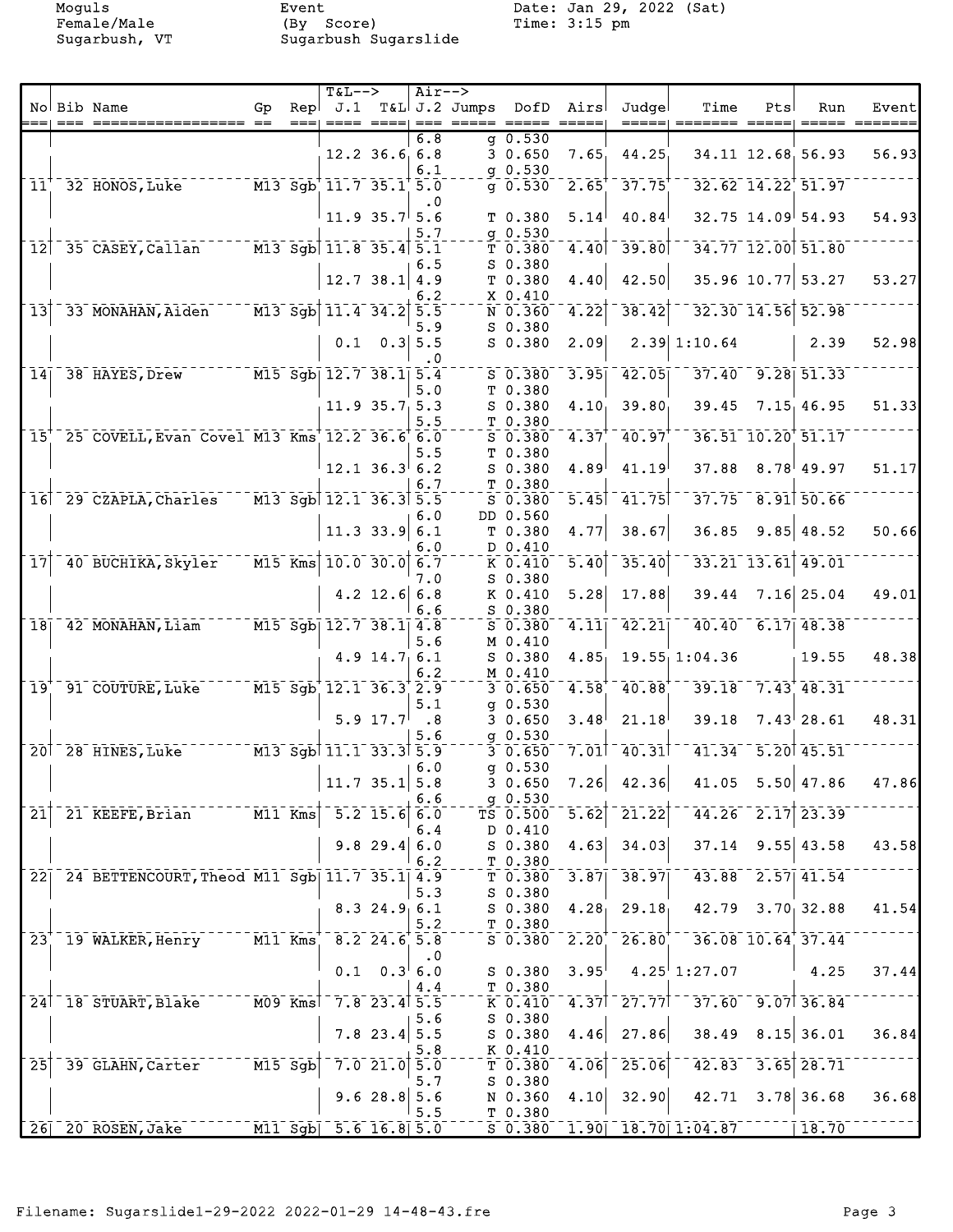Female/Male (By Score) Time: 3:15 pm Sugarbush, VT Sugarbush Sugarslide

Moguls Event Event Date: Jan 29, 2022 (Sat)<br>Female/Male (By Score) Time: 3:15 pm

|  |             |     | T&L-->   Air--> |     |         |                                       |                                       |     |                |
|--|-------------|-----|-----------------|-----|---------|---------------------------------------|---------------------------------------|-----|----------------|
|  | No Bib Name | Go. |                 |     |         | Rep J.1 T&L J.2 Jumps DofD Airs Judge | Time Pts                              | Run | Event          |
|  |             |     |                 |     |         |                                       |                                       |     |                |
|  |             |     |                 |     |         |                                       |                                       |     |                |
|  |             |     |                 |     |         |                                       | 6.4 19.2 5.4 K 0.410 4.41 23.61 49.30 |     | $123.61$ 23.61 |
|  |             |     |                 | 5.8 | S 0.380 |                                       |                                       |     |                |
|  |             |     |                 |     |         |                                       |                                       |     |                |

## Male = 30.91, Female = 32.49

Winfree 2022.00, B Rules, Rand=64 @ 7:56a(22-1-29), M